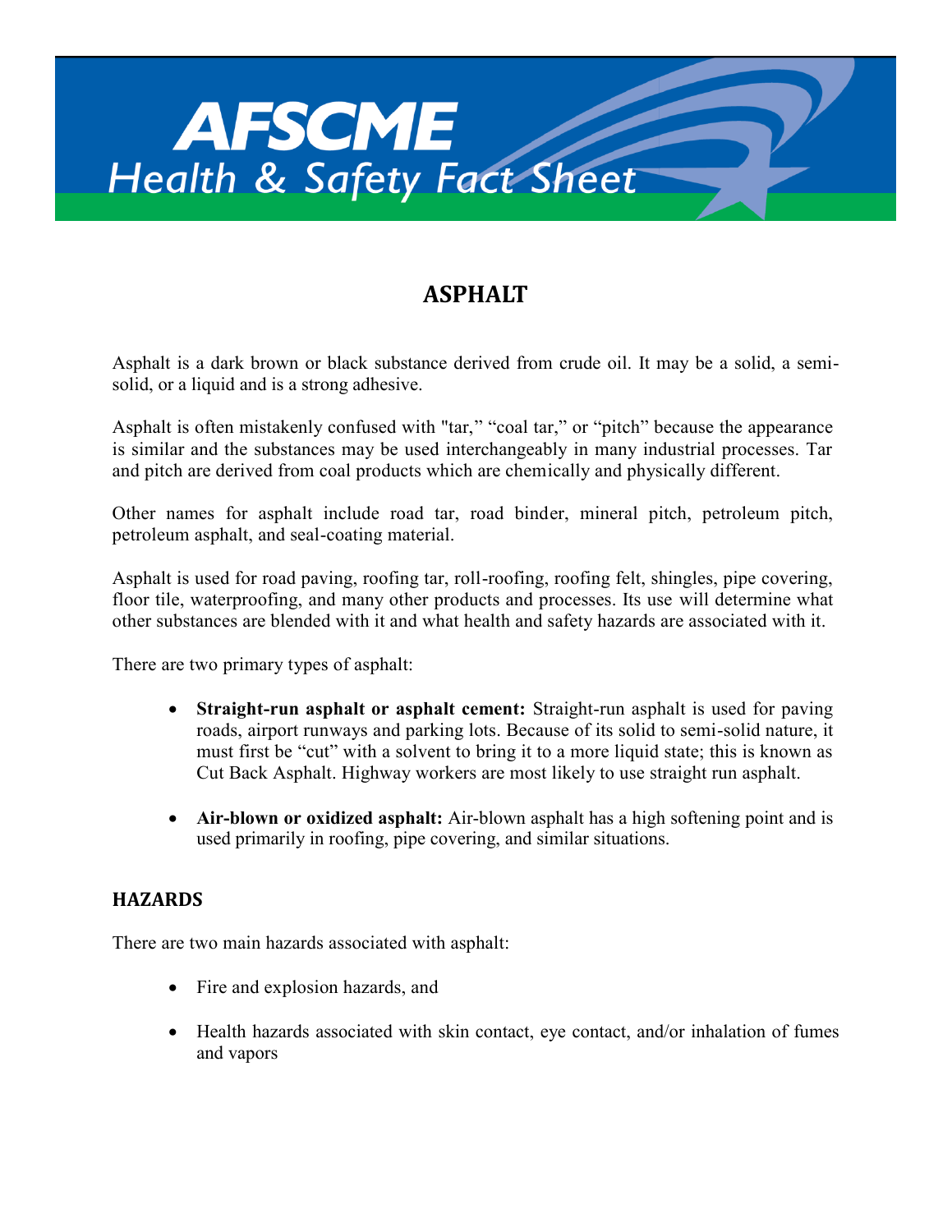### **FIRE AND EXPLOSION HAZARDS**

Most of the fire and explosion hazard associated with asphalt comes from the vapors of the solvent mixed into the asphalt, not the asphalt itself. The hazard is determined by the flammable or explosive nature of the solvent used and how fast it evaporates. The *flashpoint*  (FP) of a chemical or mixture is the combined measure of this flammable or explosive potential. The flashpoint is the lowest temperature at which enough of the chemical evaporates to form a mixture with air which can be ignited by a spark. The lower the flash point, the higher the fire and explosion hazard. If the flash point is below the room temperature, the chemical is a potential bomb.

The flash point -- and therefore, the fire or explosion hazard -- can be determined, in part, by the type of asphalt used. There are three types of cut asphalt. The type and amount of solvent (or oil) added determines the properties of the final mix.

- *Rapid-Curing Asphalt* (RC) is blended asphalt which has been "cut" with a "lowflash" (highly flammable) petroleum solvent. This low flash solvent quickly evaporates, allowing the "RC" mixture to rapidly set and harden. Examples of solvents commonly used in "RC" mixtures include: *Benzene* (FP = 12°F), *Dioxin* (FP = 81-90°F); and *Naphtha* (FP = 107°F), (FP = 54°F), Toluene (FP = 40°F), *Xylene.*
- *Medium-Curing Asphalt (MC) is* blended asphalt which has been "cut" with a solvent with a flash point over 170°F.
- *Slow-Curing Asphalt (SC)* is blended asphalt which has been "cut" with a lowflash oil having a flashpoint of over 250°F.

The FP of the asphalt and solvent mix will be higher than the FP of the solvent alone. Remember, the lower the FP, the greater the explosion hazard. Table 1 illustrates the various grades of RC, MC, and SC asphalt mixes and their relative flash points.

### HEALTH HAZARDS OF ASPHALT

 *Acute (short-term) health effects:* Skin or eye contact may cause inflammation and skin rashes, changes in skin coloration, and an acne-like condition at hair follicles and skin pores.

| <b>FLASH POINT REQUIREMENTS</b>                 |                     |
|-------------------------------------------------|---------------------|
| <b>FOR ASPHALTIC MATERIALS*</b>                 |                     |
| <b>Type and Grade of Material</b>               | Flash Point (deg.F) |
| <b>Rapid-Curing Liquid Asphalt</b>              |                     |
| Grades RC-250, 800, and 3,000                   | $80 +$              |
| <b>Medium-Curing Liquid Asphalt</b>             |                     |
| Grade MC-70                                     | $100 +$             |
| Grades MC-250, 800, 3,000                       | $150 +$             |
| <b>Slow-Curing Liquid Asphalt</b>               |                     |
| <b>Grade SC-70</b>                              | $150+$              |
| Grade SC-250                                    | $175 +$             |
| Grade SC-800                                    | $200 +$             |
| Grade SC-3,000                                  | $225 +$             |
| *Adapted from NSC Data Sheet 1-215-80, Asphalt. |                     |

Asphalt fumes are created when asphalt is heated. Fumes contain very small, solid, airborne particles which are easily inhaled by the worker. Inhalation of asphalt fumes can cause irritation to the nose, throat and lungs. Fumes may also contain hydrogen

2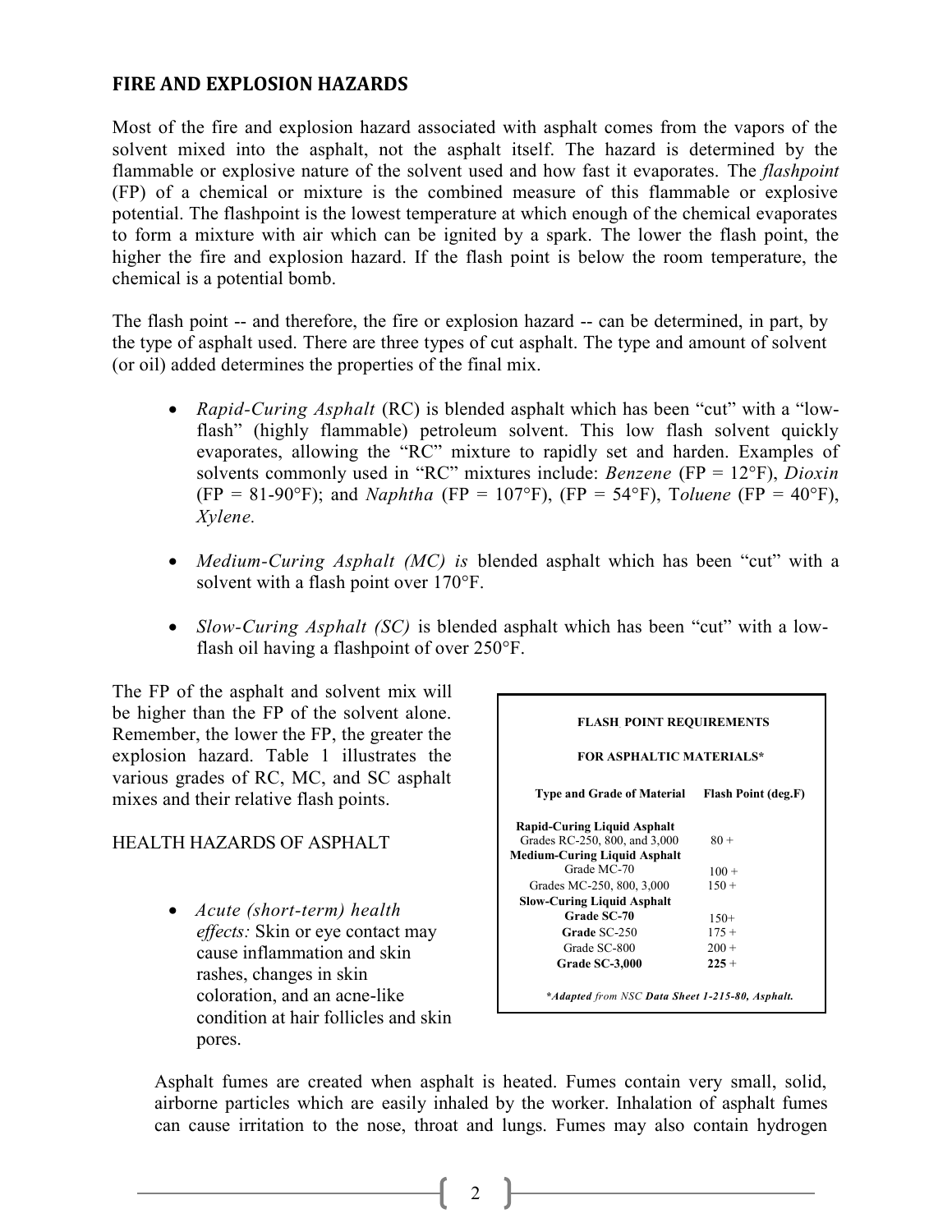sulfide vapors, which are very toxic, as well as the vapors generated by the solvents used to "cut" the asphalt. (See below).

Exposure to sunlight or other ultraviolet light (such as welding) may make these skin conditions worse.

 *Chronic (long term) health effects:* Asphalt cement also causes rashes and other skin conditions, possibly including skin cancers. In addition, asphalt particles left on the hands may accidentally get into the eyes causing severe irritation to the eyes. Hot asphalt may also cause severe burns if splashed onto exposed skin.

# **ASPHALT -EXPOSURE LIMITS**

- *The National Institute for Occupational Safety and Health* (NIOSH) has recommended that the Short Term Exposure Limit (STEL) for exposure to asphalt fumes should be set at 5 milligrams per cubic meter of air  $(mg/m<sup>3</sup>)$  measured during any 15 minute period.
- *The Occupational Safety and Health Administration* (OSHA) has not adopted a standard for worker exposure to asphalt fumes despite the fact that the NIOSH recommendation was made in 1977.
- *The American Conference of Governmental Hygienists* (ACGIH) standard (Threshold Limit Value, or TLV) is 5 milligrams per cubic meter of air  $(mg/m<sup>3</sup>)$ averaged over eight hours.

# **HEALTH HAZARDS OF SOLVENT VAPORS**

Vapors from solvents that are used to "cut" asphalt can also present serious health hazards. The solvent vapors generated by heating asphalt are often more toxic than the asphalt fumes themselves. Solvents will evaporate out of the mix at a wide range of temperatures. Heating of the asphalt mix speeds up the evaporation process. The faster the solvent evaporates, the easier it is to inhale.

In order to understand the hazards of asphalt, it is necessary to know which solvent is used in the mixture, how fast the substance evaporates and how toxic the substance is.

The *boiling point* of a chemical determines how fast the substance evaporates. The lower the boiling point, the easier it evaporates and the easier it is to inhale. The *toxicity* of a substance refers to the effects of that substance on the human body. As indicated above, OSHA, NIOSH and ACGIH recommend exposure limits for chemicals. OSHA's standards are called PELs (Permissible Exposure Limits). OSHA's PELs arc enforceable by law in states where public employees are covered by OSHA or by OSHA-approved state plans. (Some state plans may have PELs which are more stringent than federal OSHA's PELs.).

ACGIH calls its limits TLVs (Threshold Limit Values). TLVs are only recommendations, not mandates.

 $\begin{bmatrix} 3 \end{bmatrix}$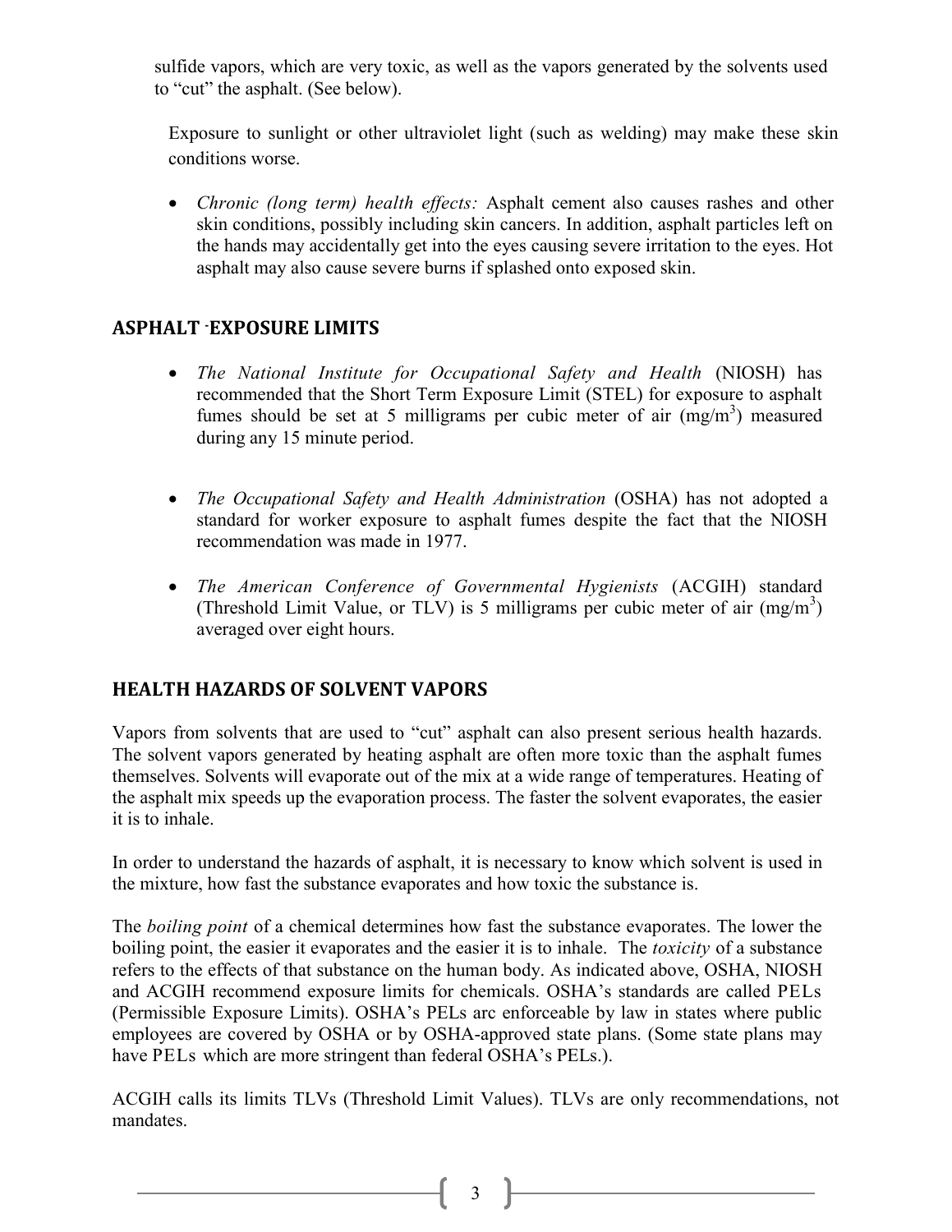In theory, a highly toxic chemical will have a very low PEL. In reality, however, many PELs are outdated and do not take into account new studies about health effects. Others are only based on a chemical's irritant properties instead of its ability to cause cancer or other serious health effects.

It is important to remember that a variety of sources must be checked to determine the toxicity of a chemical and discover the safest exposure limit. Remember, **legal does not mean safe***.*

The names of the asphalt-cutting solvents, their boiling points and any exposure limits should be listed on the Material Safety Data Sheet. Listed below are three solvents commonly used in asphalts, their boiling points, health effects and exposure limits.

- *Benzene* (BP 176°F) is known to cause leukemia, a cancer of the white blood cells, and a serious blood disorder called aplastic anemia which can lead to leukemia. Benzene has also been shown to cause skin cancer in animal studies. The OSHA PEL has recently been changed to 1 part benzene per million parts air (ppm) with a 5 ppm STEL. This means that exposures must average 1 ppm over an eight hour day, but cannot average more than 5 ppm over any 15 minute period. The ACGIH TLV is still 10 ppm.
- *Dioxane* (BP 214°F) is very toxic to the liver and kidneys and has been shown to cause cancer in laboratory testing. OSHA PEL: 25 ppm, averaged over 8 hours; ACGIH TLV: 25 ppm.
- *Toluene* (BP 231°F) may cause kidney and liver damage in high concentrations, as well as a skin condition called dermatitis. It is safer to use than benzene. OSHA PEL: 100 ppm (averaged over an eight hour day), STEL: 150 ppm for 15 minutes. This means that the average exposure over an eight-hour work day cannot exceed 100 ppm and cannot average more than 150 ppm over any 15 minute period. ACGIH TLV: 100 ppm. STEL: 150 ppm.

Again, in order to understand the health effects of asphalt, it is important to find which solvent was used to "cut" the asphalt mix. Remember that an "RC" mix contains the most dangerous solvents; an "MC" is less dangerous, and an "SC" is the least dangerous of the asphalt mixes. All required and recommended exposure limits (OSHA, NIOSH and ACGIH) should be checked. Remember, the legal limit (OSHA PEL) is not necessarily the safe limit.

# **SAFE WORK PROCEDURES**

- **1. Training** All workers exposed to asphalt fumes should be trained about hazards and safe work procedures. This training should include specific information about the solvents used in mixing the asphalt.
- **2. Material Safety Data Sheets (MSDSs**) should be made available to each employee assigned to work with or near asphalt processes. The MSDS should include specific information on the solvents present in the asphalt mix and should list all pertinent information including Flash Point, Boiling Point, acute and chronic effects of all chemical ingredients in the solution, protective equipment, as well as other fire and emergency cleanup information.

 $\begin{bmatrix} 4 \end{bmatrix}$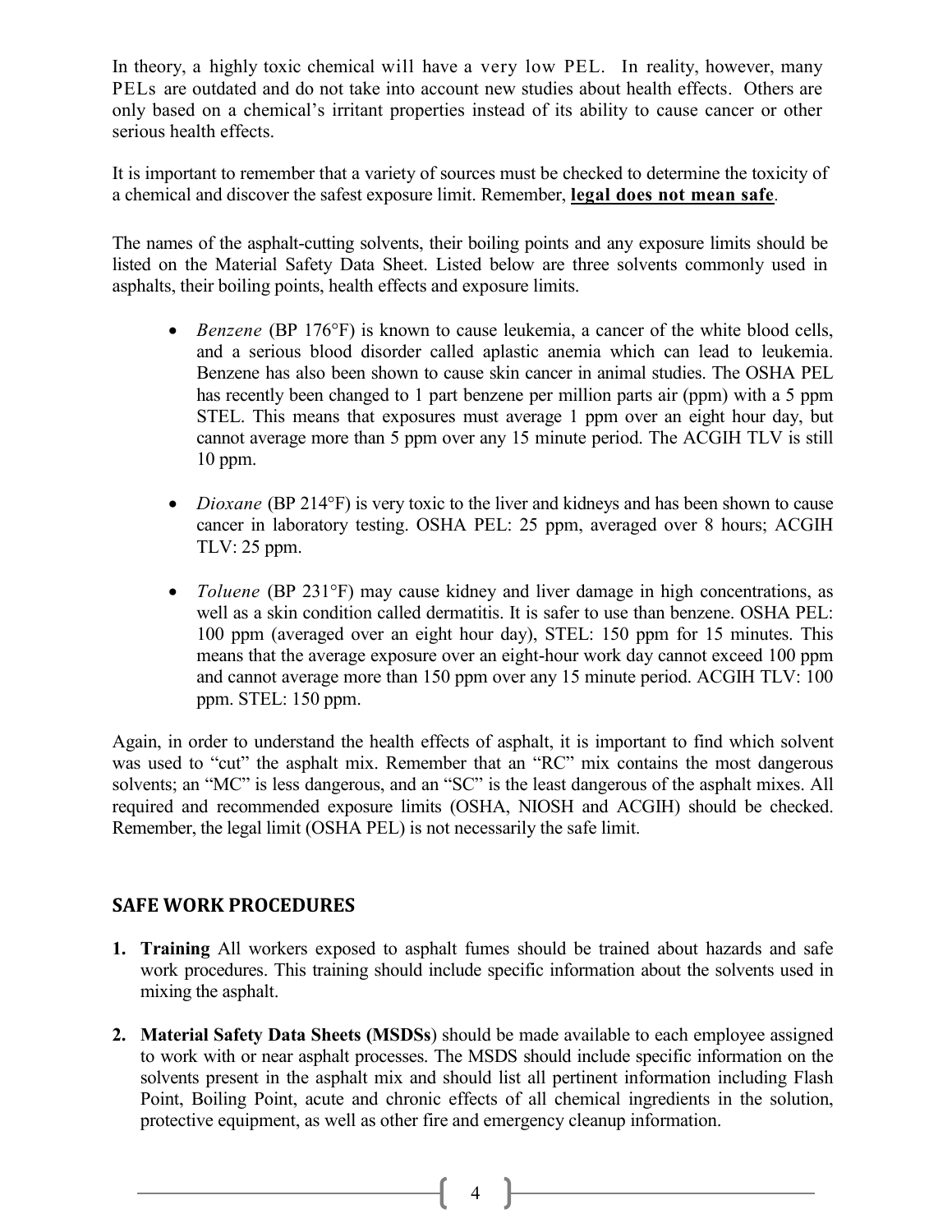### **3. Engineering Controls**

• *Substitution*. The best method of controlling exposure to asphalt fumes and solvent vapors is to substitute a safer asphalt mix. If explosion hazards are a problem in a paving operation, MC-250 may be substituted for RC-250. The flashpoint of the mix is nearly doubled, which means that the mix is less likely to ignite.

If the toxicity of the chemical is a problem, the employer may be able to order an asphalt mixture which contains a less toxic solvent (e.g. toluene for benzene).

Finally, if a less toxic solvent cannot be substituted in the mix, a less *volatile* solvent may be. Less volatile means that the boiling point of the new solvent will be higher, so less will evaporate into inhalable particles.

- *Enclosure.* Enclosing the process where the asphalt is used is not possible in road paving and roofing operations. However it may be possible for smaller operations such as pipe covering processes.
- *Mechanization and Automation.* Certain parts of asphalt processes may be mechanized. For example, stirring asphalt in a tar kettle exposes the worker to asphalt fumes, solvent vapors, and potentially severe burns; mechanical devices can accomplish this task without exposing the employee to such risks.
- *Local Exhaust Ventilation.* Local exhaust ventilation may be an effective way to control worker exposure to fumes and vapors, particularly in areas where enclosure of the operation is impossible.
- *General Dilution Ventilation.* General dilution ventilation involves flooding a work area with uncontaminated air in an attempt to remove contaminants from the workers' breathing zone. However the use of fans and blowers set up for this purpose, are often not adequate to remove the contaminants. This is generally not the most effective way of removing contaminants from the worker's breathing zone, but may be used to supplement local exhaust ventilation.

### **4. Respiratory Protection.**

While engineering controls are the preferred method for controlling worker exposure to fumes and vapors, respirators should be worn where this is not possible. In selecting the proper respirator, it is important to know all of the hazards to which workers may be exposed. A NIOSH-approved dust respirator will control exposure to asphalt fumes, but will do nothing to protect the worker against exposure to the toxic vapors given off by the solvent in the mix. In situations where vapors are present, a full-face mask respirator with organic vapor and particulate cartridges should be used. Because of the possibility of eye irritation a half-face mask respirator would be inadequate.

*IMPROPER USE OF RESPIRATORS IS DANGEROUS.* The employer must have a